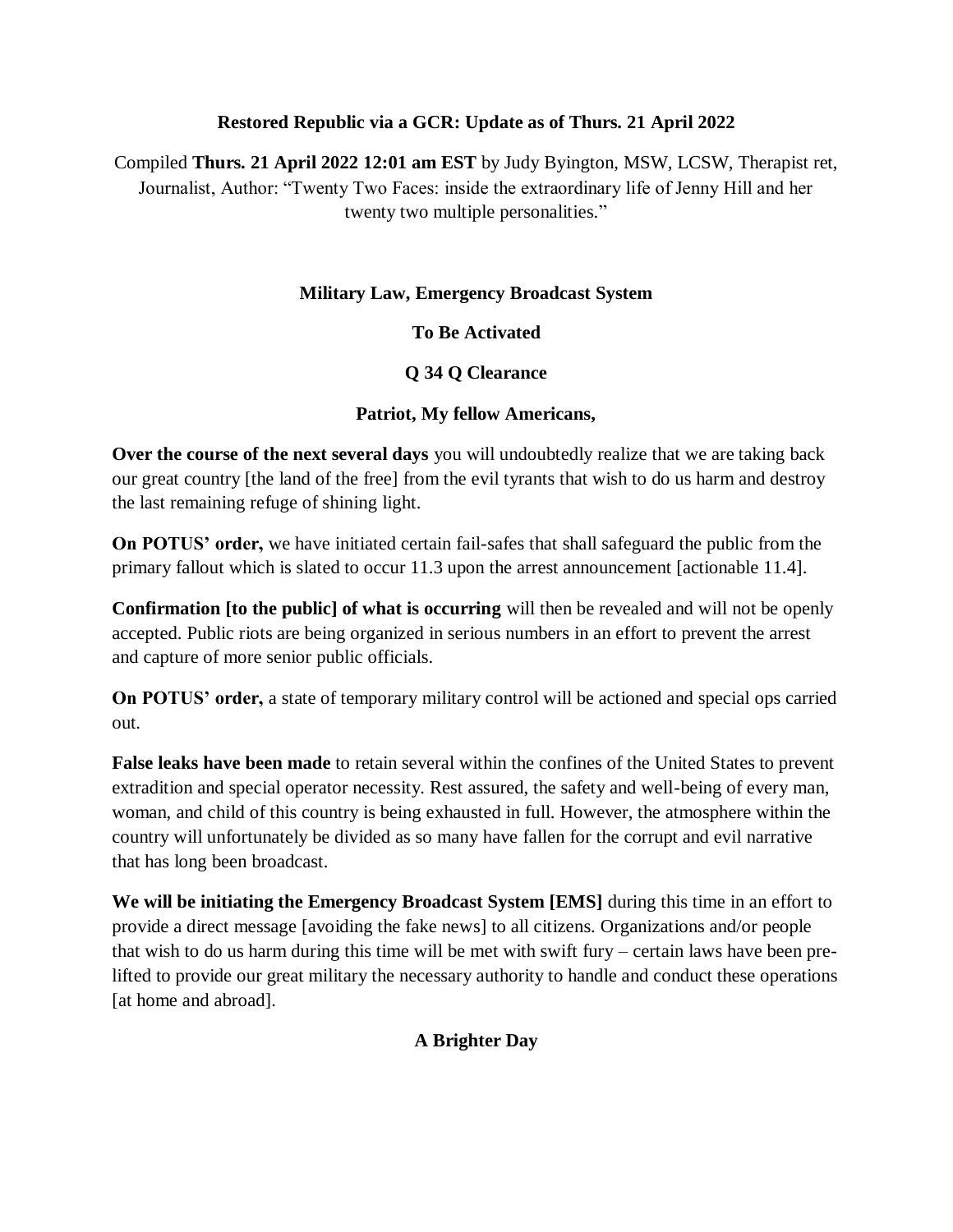# *No matter who we are, or where we live, we all need "a brighter day" sometimes. We all need to be uplifted and inspired. We need a moment to celebrate beauty and goodness, to find peace and hope, and to sing praises to God.*

### July 14, 2019 - [#4687 Music & the Spoken Word \(thetabernaclechoir.org\)](https://www.thetabernaclechoir.org/videos/july-14-2019-4687-music-and-the-spoken-word.html)

**Judy Note: On Wed. 20 April** Head of the Global Currency Reset Redemption Committee Dr. Charlie Ward, announced that he had been informed that Wells Fargo Bank received the Federal Reserve Codes for Republic accessibility to funds.

The world now expected China to announce its gold holdings in Beijing sometime after **12:01 am CST (midnight EDT Wed. 20 April**).

This will give the Chinese Yuan full access to the IMF's basket of global reserve currencies, known as SDRs (Special Drawing Rights), replacing the USD as the most influential global currency in the world.

This subtle press release will automatically invoke the gold standard embodied in the UN Paris Agreement.

This was expected to be ratified simultaneously and initiate our final disclosure protocols for the global currency redefinition / Republic currency revaluation of the USN.

#### **A. Global Currency Reset:**

- **On Wed. 20 April 2022** the gold-backed Chinese Yuan replaced the US Dollar as the most influential global currency, the announcement releasing a Global Currency Reset for currencies of 210 nations.
- **The gold/asset-backed USN** was expected to be online for trading **sometime Wed. 20 April** according to Bruce.
- The Rodriquez and St. Germaine Trusts have been **positioned for release this week** with a Back Wall of **Sun. 1 May.**
- **On Wed. 20 April 2022** Bond Holder monies were moving through the EU, the Middle East, Dubai and heading West according to MarkZ.
- **At 2:00 am EDT on Wed. 20 April 2022,** all Reno subgroup leaders expected to have 100% access to their newly renewed USN accounts for an immediate payout. This includes the Admiral's Group, according to Charlie Ward.
- **On Sun. 1 May** the Quantum Financial System activates for currency all over the world, bringing with it the Rule of Law, an end to usury and to any of the Cartel's criminal back door acts, while the QFS tracks money movement as well as the rights and wrongs of people using it, plus ensures perpetrators would be quickly arrested.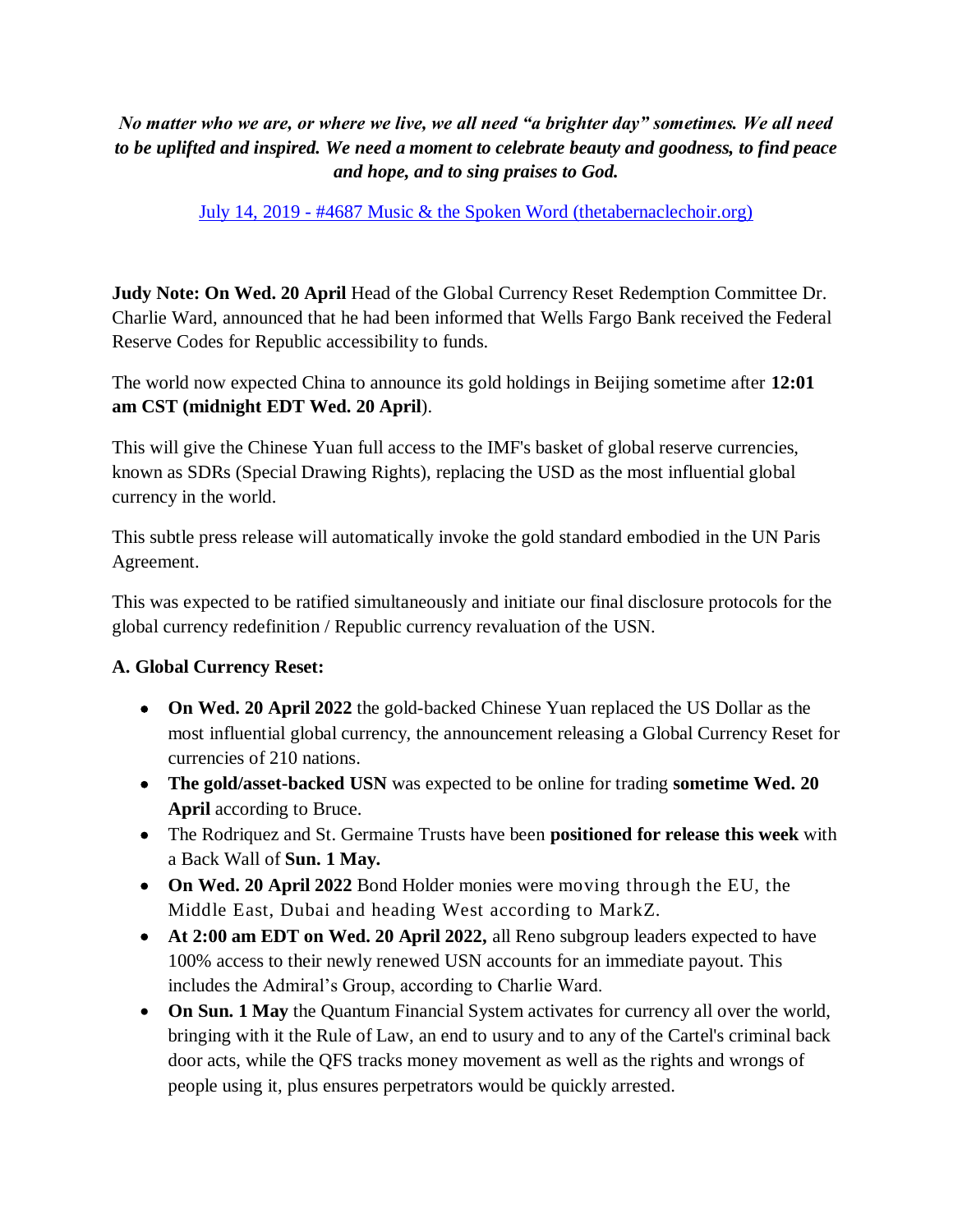**By Sun. 1 May** and after banks were open the general public could exchange currencies at the new International Rates.

### **B.Wed. 20 April Fleming The Facts Are:**

- Abbott Downing is no longer attached to WF. They have separated and no longer are shared entities.
- China has been in the IMF's SDR listing for a couple of years already. What China hasn't done is announce publicly their Gold-backed status. This will involve a revaluation.
- The Rodriguez Trust and St. Germaine Trust have not moved forward. The payouts have not happened. Their assets are on the QFS and controlled by the QFS, meaning following legitimate protocols. That's huge, huge, huge.
- The "Rescue" is to help from the covid plandemic that we've all been through for the past few years leaving us all in a desperate state. The world needs a healing, that's for sure.
- This phrase, "the global asset buyback program registered in the Rescue," describes the transition from fiat to ISO 20022 digital currency. With the fiat USD and EUR, previously under the control of CABAL IMF, BIS, UST, Feds and FivEyes - 3 letter agencies all over the world, corrupted, and controlling the buy/sell of monetary instruments and fixing rates - screwing countries to cause inflation just to enrich a few ending. The Great Rescue - or "Shift" as we prefer, can finally begin.
- The only two countries not ISO compliant are: Venezuela and Iraq. They announced that they are gold-backed and have digital currencies. They still haven't completed compliance requirements, verified by a list that Nick holds.
- We're only waiting for this ISO compliance, ISO 20022. When these two countries are confirmed we will start RV GCR. This is happening **before month end.**

## **C. Restored Republic:**

- **The Mass Media has been ordered to begin Ten Days of Disclosure** containing Real News happenings (no longer called Ten Days of Darkness) or they would lose their broadcasting licenses, according to Bruce.
- **On Thurs. 21 April** it was expected that Queen Elizabeth would be proclaimed deceased, although sources say she has been dead for two years. The announcement would set off ten days of mourning and shutdown of banks and commerce in the UK.
- **On Wed. 20 April 2022** the Ukraine Military Leader was asking for safety for himself, his Military and Ukrainian people in a third country:<https://youtu.be/2wV8rqURGx0>
- **The President of Ukraine was gay;** owned a \$40 million Florida mansion; was deeply connected to Hollywood and established Elites; hosted a multitude of US funded Bioweapon labs; paid Hunter Biden millions in bribes and was a full blown Nazi who was installed after the CIA and US State Department effected a violent coup to oust a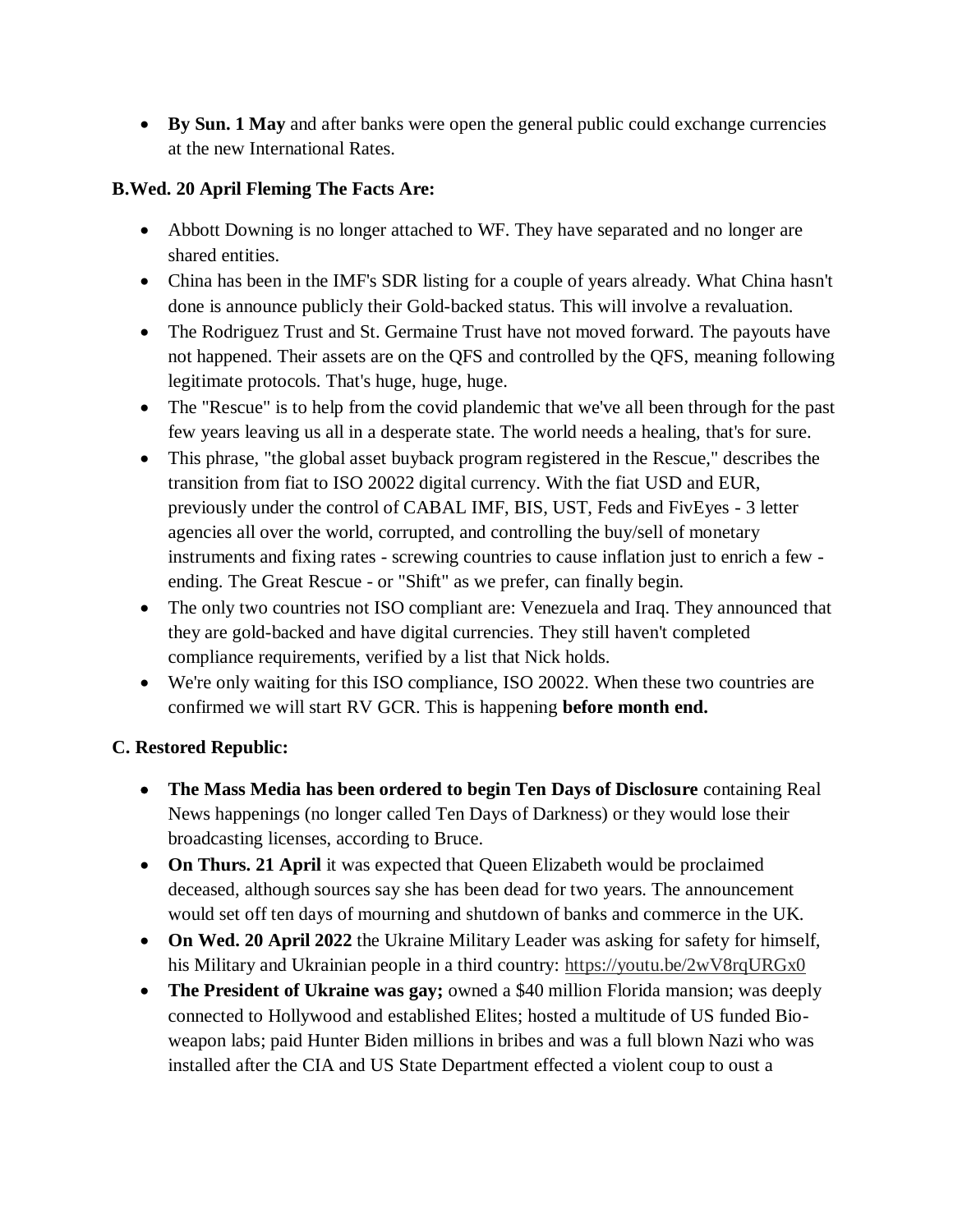democratically elected administration before silencing and jailing the opposition party leaders and turning off the real news in the country. And this isn't news? Why?"

 **Former U.S Marine Corps Intelligence Officer** Scott Ritter confirmed that the Bucha massacre in Ukraine was carried out by the Ukrainian Armed Forces.

## **D. The Real News for Wed. 20 April 2022:**

- **Where was the Director of Beijing China CDC?** The same director who made a quarter of billion on PCR test.... and had his country unnecessarily locked down. word is... He and his wife are missing since last Saturday
- **A Planned Global Food Crisis** was fast growing as sanctions against Russia has produced global fuel and fertilizer shortages and Canada shut down all chicken farms in the country due to a so-called virus.
- **US Hospitals, doctors and medical staff have participated in Mass Genocide:** The Sequel to the Fall of the Cabal, Part 22 Hospital Mass Murder: <https://www.bitchute.com/video/pOk5Z7bEPrB2/>
- **Secret Service seizes more than \$102 million in crypto assets:**  [https://www.cnbc.com/2022/04/19/secret-service-seizes-more-than-102-million-in](https://www.cnbc.com/2022/04/19/secret-service-seizes-more-than-102-million-in-crypto-assets.html)[crypto-assets.html](https://www.cnbc.com/2022/04/19/secret-service-seizes-more-than-102-million-in-crypto-assets.html)
- **Queen breaks cover ahead of birthday with surprise helicopter trip - 'Closer to Philip':** [https://www.express.co.uk/news/royal/1598494/queen-elizabeth-ii-birthday](https://www.express.co.uk/news/royal/1598494/queen-elizabeth-ii-birthday-prince-philip-windsor-castle-sandringham-helicopter-health)[prince-philip-windsor-castle-sandringham-helicopter-health](https://www.express.co.uk/news/royal/1598494/queen-elizabeth-ii-birthday-prince-philip-windsor-castle-sandringham-helicopter-health)
- **Dan Ball from OAN just called for military tribunals for all of the fake news media** who have been lying to us for decades. "What the mainstream media has done is treasonous and we should take every single CEO that's allowed it, every single host, and put em' in a military tribunal for treason to this nation, because they constantly have lied."
- **It"s getting closer for the Deep State to shut down the Internet.** Remember, Obama put in place a Kill Switch for the Internet. The Deep State was now in panic across the globe. In due time the Davos Group would come into the Kill Box.
- **UK court has issued an order to extradite WikiLeaks founder Julian Assange to the United States** where he will face a 175 year sentence for publishing American war crimes. The decision will now move to UK Home Secretary Priti Patel for approval – the defense has until May 18 to make submissions.
- **Michael Sussmann Will Change His Plea to "Guilty"** Before His Trial Starts on May 16 2,000 Mules Will Blow The Lid Off of a Massive Nationwide Criminal RICO Conspiracy: [https://resistthemainstream.org/end-the-mask](https://resistthemainstream.org/end-the-mask-mandates/?utm_source=telegram)[mandates/?utm\\_source=telegram](https://resistthemainstream.org/end-the-mask-mandates/?utm_source=telegram)
- **Musk"s New "Complex" Plan to Takeover Twitter Underway, Cryptic Tweet Reveals Move Coming Next Week:** [https://resistthemainstream.org/musks-new-complex-plan-](https://resistthemainstream.org/musks-new-complex-plan-to-takeover-twitter-underway-cryptic-tweet-reveals-move-coming-next-week/?utm_source=telegram)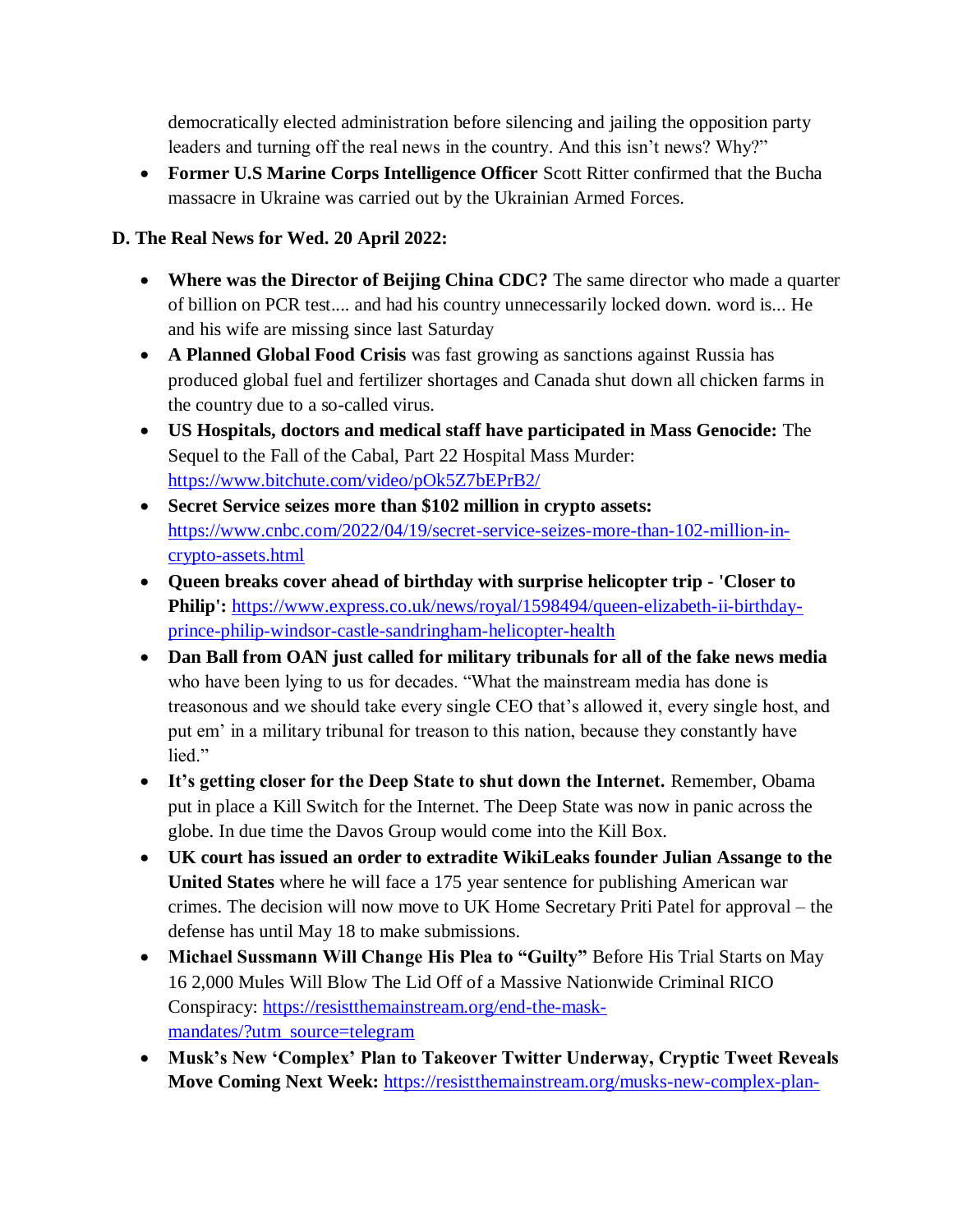[to-takeover-twitter-underway-cryptic-tweet-reveals-move-coming-next](https://resistthemainstream.org/musks-new-complex-plan-to-takeover-twitter-underway-cryptic-tweet-reveals-move-coming-next-week/?utm_source=telegram)[week/?utm\\_source=telegram](https://resistthemainstream.org/musks-new-complex-plan-to-takeover-twitter-underway-cryptic-tweet-reveals-move-coming-next-week/?utm_source=telegram)

- **Mike Tyson floats theory that homeless people are being kidnapped** and hunted by the rich while smoking weed: [https://www.dailymail.co.uk/news/article-10733551/Mike-](https://www.dailymail.co.uk/news/article-10733551/Mike-Tyson-floats-bizarre-theory-homeless-people-kidnapped-hunted-rich.html)[Tyson-floats-bizarre-theory-homeless-people-kidnapped-hunted-rich.html](https://www.dailymail.co.uk/news/article-10733551/Mike-Tyson-floats-bizarre-theory-homeless-people-kidnapped-hunted-rich.html)
- **Watch the Water!!** Do not drink tap water! Drink toxic free water. Filter your water! It's sad what they have done with the natural water. They are adding so many substances that can destroy our organism. Don't drink city or county water. Anywhere in the country. Anywhere in the world. Not even "filtered" from the faucet. Don't let your kids drink from the fountains. Learn how to clean your water for you and your family, make this system that will save your life from many diseases! Check your urine. It's telling you a diagnosis. Protect yourself! Order here:<https://cutt.ly/ySEYpsj>
- **John F. Kennedy Jr.:** The elite found out about President Trump's plan to give free food, gas and support to his followers and they will block this product in the next 24 hours. This is your last chance to order the Trump Golden Card. Check availability here: <https://bit.ly/TrumpGoldCard2024>
- **The suppressed and top secret information** from studies carried out by the CIA that reveal the real holographic nature of our reality. <https://t.me/officlaltruthsocial>

# **E. A Dark to Light Message from Q – Trust the Plan:** [https://t.me/Survivor\\_Q](https://t.me/Survivor_Q)

**F. Russia"s invasion of Ukraine was in reality, a war between Patriots for Freedom Worldwide and Deep State Child Sacrifice Satan Worshippers who, in a quest for power, wished to implement the New World Order Depopulation Agenda.**

- **Stew Peters:** "The President of Ukraine is gay; owns a \$40 million Florida mansion; is deeply connected to Hollywood and established Elites; hosts a multitude of US funded Bio-weapon labs; paid Hunter Biden millions in bribes; is a full blown Nazi who was installed after the CIA and US State Department effected a violent coup to oust a democratically elected administration before silencing and jailing the opposition party leaders and turning off the real news in the country. And this isn't news? Why?"
- **Former U.S Marine Corps Intelligence Officer** Scott Ritter confirming the Bucha massacre in Ukraine was carried out by the Ukrainian Armed Forces.
- **UKR Leaks Engineer:** U.S.-led biolabs pose potential threats to people of Ukraine and beyond. U.S.-led biolabs in Ukraine have carried out secret research for a long time, posing potential threats to people of Ukraine & beyond, while locals were unaware of this. This is my interview to the Chinese CCTV: <https://english.news.cn/20220414/0e3010deb95249418969ff876304b236/c.html> <https://youtu.be/SC-tlxe9anI>
- **Ukraine:** The legendary assault battalion of the DPR "Somalia" makes a march through Mariupol to "Azovstal" - residents greet the fighters on the streets.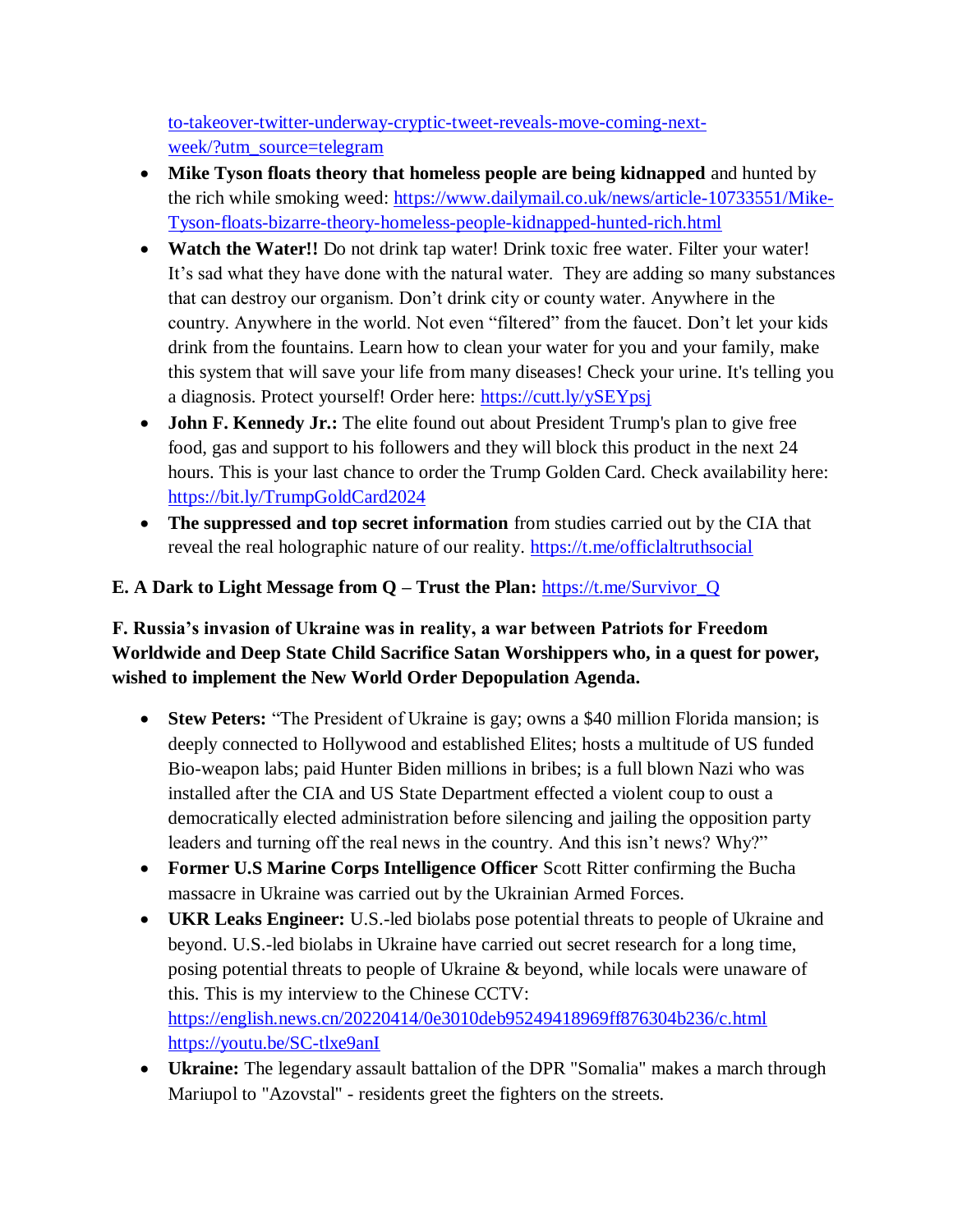- **The Azovstal Tunnel System** under the industrial area in Mariupol was a sophisticated network of tunnels and likely the reason for the slow progress in the area on the part of Russian troops. Azov Nazis have taken civilians as human shields – pure evil war crimes.
- More than 1,000 tons of humanitarian aid were brought to Ukraine and Donbass by heavy trucks of the Russian Emergencies Ministry.
- **Many insiders have reported** that the US Deep State Military was running the show in Ukraine with the CIA and over ten thousand private Military mercenaries fighting a dark covert war for the Cabal Deep State while training Ukraine millstone militias and military.
- **Two helicopters carrying Deep State Black Hat US Military soldiers** were shot down while doing a rescue attempt on U.S. Underground Ground bunkers/Bio-weapon Labs that housed very important Deep State Brigade Generals.
- Among those taken prisoner by the Russians was a Deep State US Colonel, Brigadier Major General and NATO French Foreign Legion Military
- There were mass casualties to Deep State US NATO Military Forces inside Ukraine.
- The last remaining Ukrainian Fuel Depot has been destroyed. Military stock piles of munitions were running low.
- Starlink satellites were much more than most think. They were Military high grade particle beam weapons. Starlink has been tracking all Black Hat Military Operations since the start.

# **G. Global Food, Fuel and Goods Shortages:**

- **One-Third of Ukraine Farmland May Go Unplanted As Russia Begins 'Second Phase' Of War.** More bad news for the global food supply. [https://www.zerohedge.com/commodities/one-third-ukraine-farmland-may-go-unplanted](https://www.zerohedge.com/commodities/one-third-ukraine-farmland-may-go-unplanted-russia-begins-second-phase-war)[russia-begins-second-phase-war](https://www.zerohedge.com/commodities/one-third-ukraine-farmland-may-go-unplanted-russia-begins-second-phase-war)
- **German Industry Fears Immediate Russian Gas Ban:**  <https://www.zerohedge.com/markets/german-industry-fears-immediate-russian-gas-ban>
- **Canada has shut down all chicken farms due to "Avian Flu"**
- **Putin claims that the West** won't be able to replace Russian energy supplies.
- **Azure Standard** was the largest independent food distributor in the USA. **On Wed. Morning 20 April** the company's headquarters was completely destroyed by a mysterious night fire.

# **H. Global Financial Crisis:**

• Netflix stock crashes over 30% at open. Yesterday, Elon Musk tweeted "woke mind" virus is making Netflix unwatchable."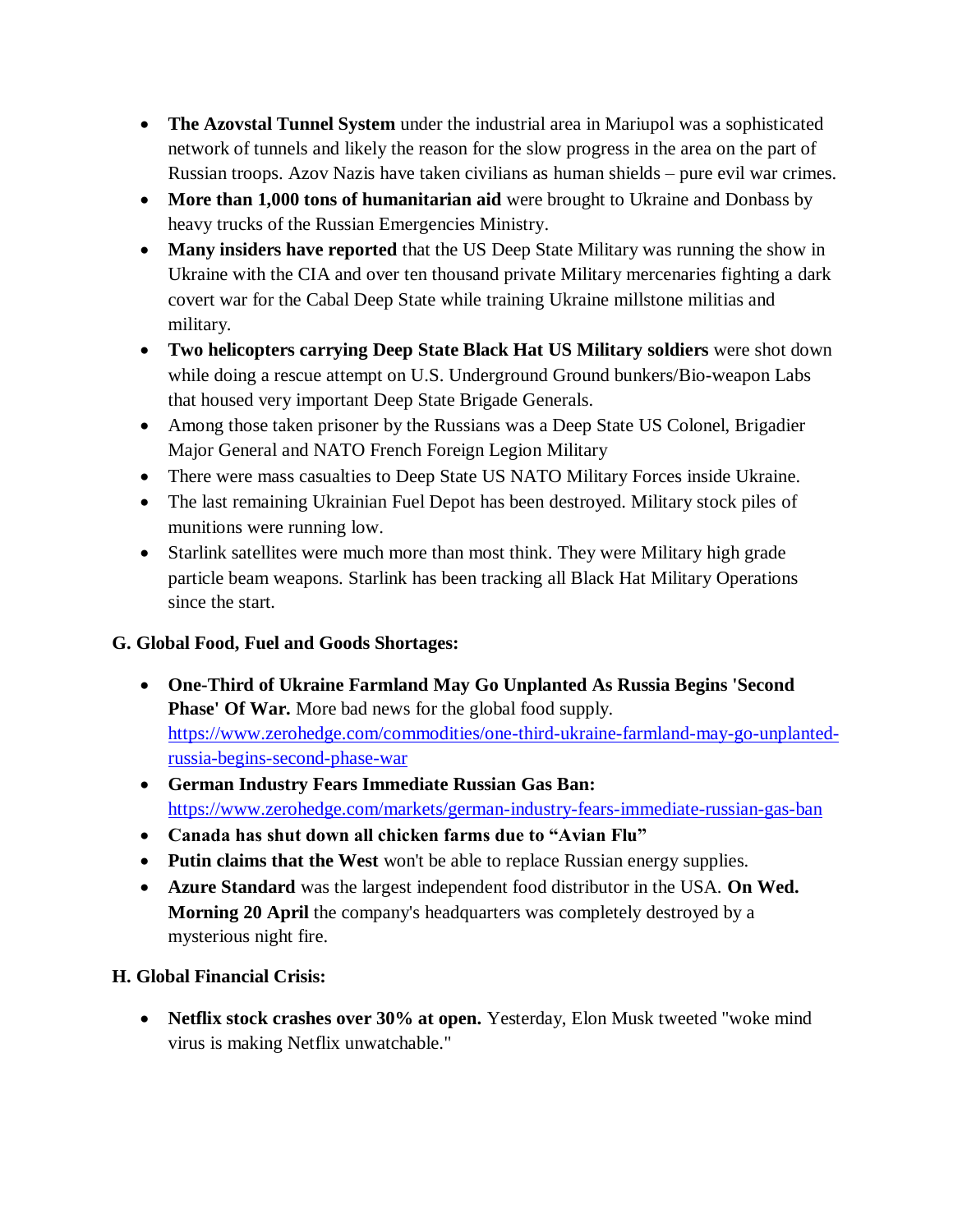- **It Is "Just A Matter Of Time" Before Gold Rises 5x Or More:**  [https://twitter.com/zerohedge/status/1516782639100923909?s=28&t=iz45PCLNR2Uou](https://twitter.com/zerohedge/status/1516782639100923909?s=28&t=iz45PCLNR2UouW2BcRow8g) [W2BcRow8g](https://twitter.com/zerohedge/status/1516782639100923909?s=28&t=iz45PCLNR2UouW2BcRow8g)
- **Secret Service seizes more than \$102 million in crypto assets:**  [https://www.cnbc.com/2022/04/19/secret-service-seizes-more-than-102-million-in](https://www.cnbc.com/2022/04/19/secret-service-seizes-more-than-102-million-in-crypto-assets.html)[crypto-assets.html](https://www.cnbc.com/2022/04/19/secret-service-seizes-more-than-102-million-in-crypto-assets.html)
- **Netflix shares are falling after losing subscribers**. Netflix lost 200,000 subscribers in the first quarter of 2022, the company said. It is expected to lose another two million subscribers in the second quarter of 2022. This announcement led to a 25% drop in the company's shares in over-the-counter trading.<https://t.me/worldawakeningtruenews>
- **Storm clouds over the global economy have darkened dramatically.** Russia's invasion of Ukraine has led to fundamental questions about Europe's dependence on Russian energy and the continent's geopolitical stability. It has also significantly pushed up commodity prices, exacerbating above-target inflation, and creating a serious risk that longer-term expectations become unanchored. The First Bank To Forecast A US Recession Now Warns To "Prepare For A Hard Landing"

## **I. International Child Sex Trafficking:**

- **Evil Disney is killing our kids worldwide.** Disney-branded hand sanitizers recalled due to carcinogen concerns. [https://www.cnn.com/2022/04/02/us/disney-hand-sanitizer](https://www.cnn.com/2022/04/02/us/disney-hand-sanitizer-recall-trnd/index.html)[recall-trnd/index.html](https://www.cnn.com/2022/04/02/us/disney-hand-sanitizer-recall-trnd/index.html)
- **Florida Governor Desantis has gone for the jugular at Disney**, which has been suspected of participating in a child sex trafficking ring with other global elites. Florida Senate, with a 23-16 vote, has passed legislation ending Disney's tax privilege, selfgoverning power, and special exemption status. [https://timcast.com/news/breaking](https://timcast.com/news/breaking-florida-senate-passes-legislation-ending-disneys-tax-privilege-self-governing-power-and-special-exemption-status/)[florida-senate-passes-legislation-ending-disneys-tax-privilege-self-governing-power-and](https://timcast.com/news/breaking-florida-senate-passes-legislation-ending-disneys-tax-privilege-self-governing-power-and-special-exemption-status/)[special-exemption-status/](https://timcast.com/news/breaking-florida-senate-passes-legislation-ending-disneys-tax-privilege-self-governing-power-and-special-exemption-status/)

## **J. Durham Report:**

- Jim Jordan Rips Trump/Russia Conspiracy After Latest Durham Filing: 'In Other Words, It Was Made Up':<https://newsyoucantrust.me/3rFvyz0>
- **The verdict is in: The Trump slandering is a pack of lies.** John Durham revealed that claims a secret Donald Trump communication with a Russian bank claim is not true, like other allegations. New York Post [\(https://nypost.com/2022/04/17/the-verdict-is-in-the](https://nypost.com/2022/04/17/the-verdict-is-in-the-trump-slandering-is-a-pack-of-lies/)[trump-slandering-is-a-pack-of-lies/](https://nypost.com/2022/04/17/the-verdict-is-in-the-trump-slandering-is-a-pack-of-lies/)

## **K. Covid/Vax Hoax:**

**• Dr. Dean Burk PhD** who spent 34 years at the National Cancer Institute has confirmed that fluoridated water causes cancer.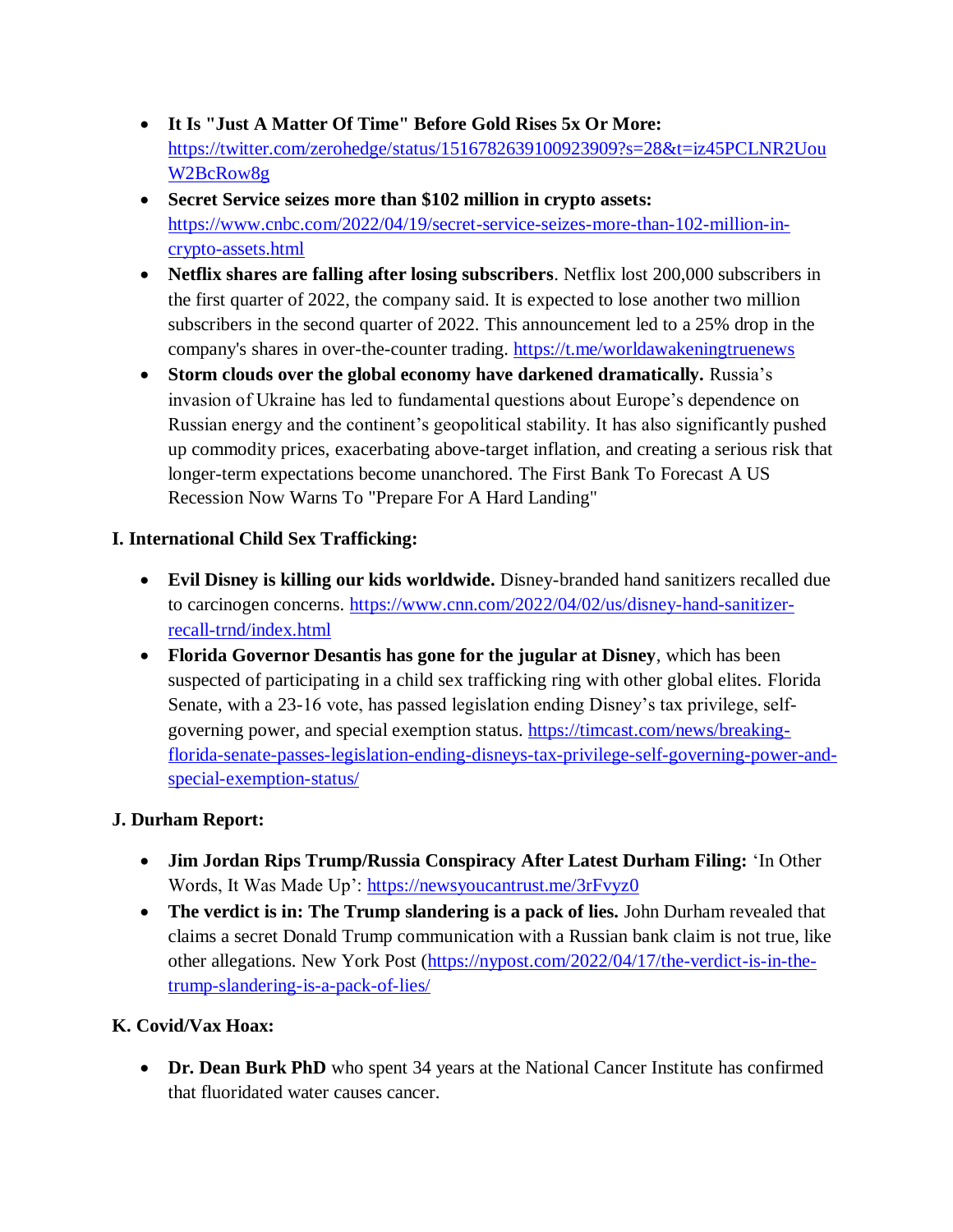- **Robert Kennedy Jr.:** "Pfizer, Merc and the others are convicted serial felons who have paid \$35 billion in penalties and killed hundreds of people. Merc knew their pill was killing people and didn't tell anybody. Over a half million Americans have died and they only paid \$7 billion in fines while no one went to jail. In the US it's illegal to sue a vaccine company."
- **Recording of AstraZeneca CEO Pascal Soriot "Millions of [Immune compromised] People Can"t Be Vaxxed':** <https://youtu.be/Lk0OJwZwE5g>
- **Anthony Fauci's agency for the National Institutes of Health funded research in China, tracking Chinese prostitutes as young as 16.** The discovered studies, published in 2012 and 2013, were conducted after the National Institute of Allergy and Infectious Diseases (NIAID) supported studies of the "killer" bat coronavirus at the Wuhan Institute of Virology. Many believe that the laboratory run by the Communist Party of China is the source of Covid-19 due to its ties to the military and controversial research to enhance the function. A March 2013 study titled "Drug Use and Sex Work: Competing Risk Factors for Newly Acquired HIV in Yunnan, China" is also funded by NIAID Fauci."This study was supported by the National Institute of Allergy and Infectious Diseases (NIAID) of the National Institutes of Health under the China Comprehensive AIDS Research Program (CIPRA); the Twelfth Five-Year Plan; the National Natural Sciences Foundation of China," the article says. [https://thenationalpulse.com/2022/04/16/fauci](https://thenationalpulse.com/2022/04/16/fauci-funded-study-on-teenage-prostitutes-in-china/)[funded-study-on-teenage-prostitutes-in-china/](https://thenationalpulse.com/2022/04/16/fauci-funded-study-on-teenage-prostitutes-in-china/)
- **The USA conducted experiments on psychiatric patients in Ukraine.** "According to the Russian Defense Ministry, the laboratory staff was ordered to remain silent and sign a non-disclosure agreement. American scientists from the laboratory in Meref (Kharkiv region) in the period from 2019 to 2021 conducted tests of potentially dangerous biological drugs on patients of the regional clinical psychiatric hospital No. 3 in Kharkiv. Persons with mental disorders by age, nationality and immune status were selected for the experiments. Special forms were used to register the results of daily observation of patients. The information was not entered into the hospital's database, and the staff of the medical institution signed a non-disclosure agreement. In January 2022, the laboratory in Meref was closed, and all equipment and drugs were taken to the west of Ukraine. There are a number of witnesses to these inhumane experiments whose names cannot yet be disclosed for their safety." [https://thegoodcitizen.substack.com/p/us-biolabs-in-ukraine](https://thegoodcitizen.substack.com/p/us-biolabs-in-ukraine-experimented)[experimented](https://thegoodcitizen.substack.com/p/us-biolabs-in-ukraine-experimented)

#### **L. Wars and Rumours of Wars:**

 **Turkey has started a new week with a large-scale ground and air cross-border offensive against Kurdish militants in northern Iraq.** Along with artillery, T129B helicopters, drones and F-16 fighter jets, Turkish special forces and elite special forces units were also involved in the campaign, which reportedly struck targets of the Kurdistan Workers' Party, or PKK, in the areas of Metin, Zap and Avashin Basyan in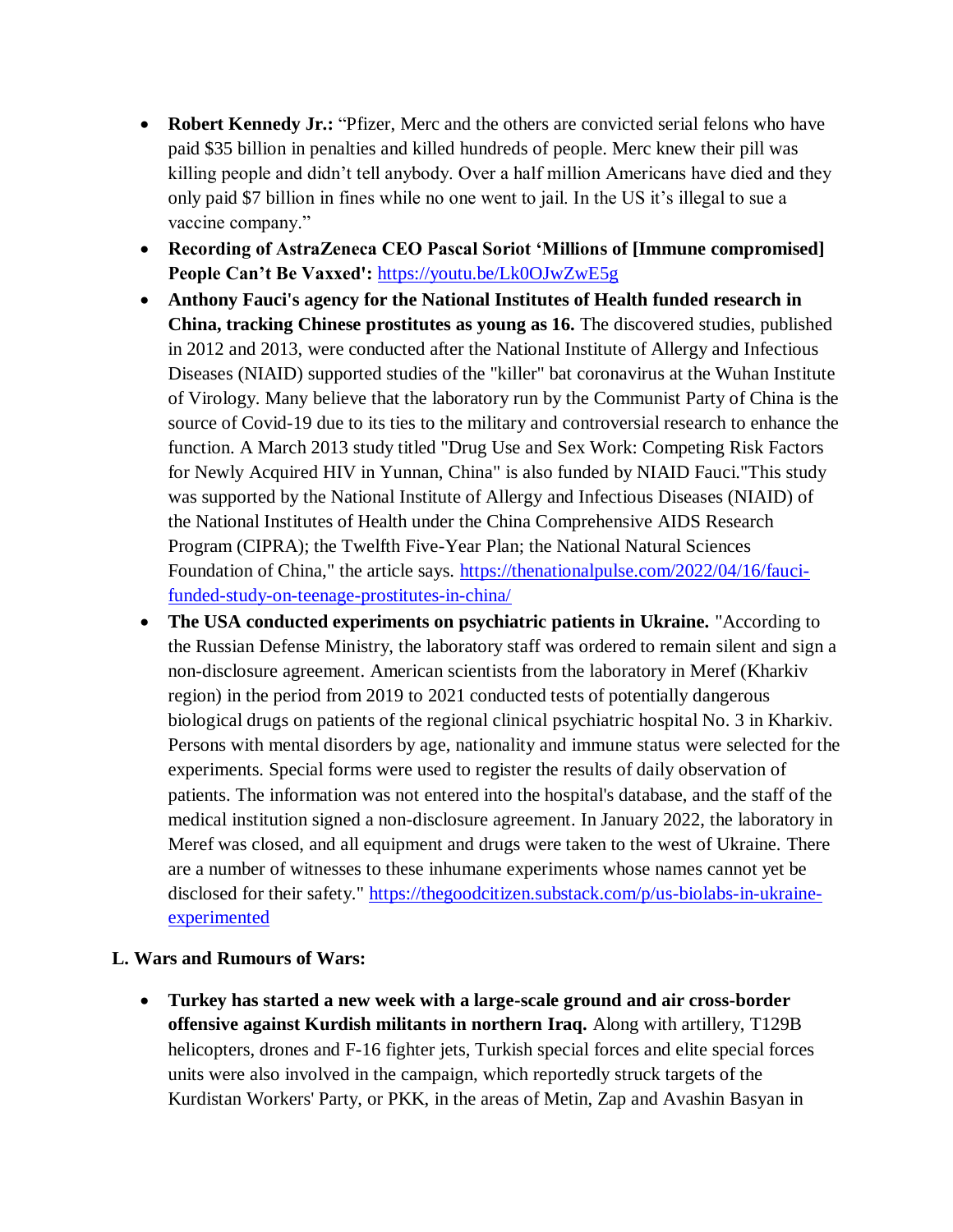northern Iraq. The cross-border action, dubbed Operation Clawed Castle, came a day after Turkish Interior Minister Suleyman Soylu said: "We will save Syria and Iraq from the hands of the United States and Europe and establish peace there." <https://www.arabnews.com/node/2065816/middle-east>

 **The Army General** tapped to take over as top U.S. commander in the Middle East warned Senators that when Russian invaded Ukraine, it created broader instability into the Middle East, including Syria. The Ukraine War would set off a Middle East War, Balkans War, China/Taiwan War, India/China War, plus African and South American Coups.

**M. Mon. 19 April Gene Decode:** [https://youtu.be/vLQZL39c3\\_o](https://youtu.be/vLQZL39c3_o) They captured a US Colonel who verified that the Black Hate US Military was running the war in Ukraine. The Durham report will be the basis for Mass Arrests and Military Tribunals. The Russians have destroyed the largest petro supplier in Ukraine, leaving them with no fuel to continue the war.

## **N. All Events Connected, White Hats:**

- **The Jim Crow Law was created by the Deep State Democrats** to control the voting rights of the Nation. It created laws that suppressed organizations that supported freedom of speech, voting and any government departments looking into pro-Jim Crow officials who helped push the law forward through Embezzlement, Money laundering, blackmailing of high officials.The Jim Crow laws protected the Democratic parties and gave them a sure avenue to staying in Power.
- **Today Tues. 19 April 2022** House Democrats passed the NASA Bill. Hidden in the Bill is HR-1 and HR-4 Bills which gives power to the Democratic party to manipulate the Elections once again through NO voter ID rights.
- These Bills put together in the NASA BILL allow the Democratic Party to stay in power through various illegitimate laws.
- All these Deep State planned Events were meant to take place they are part of Events connected to future Tribunals and full exposure.
- Even now Courts were taking place at Gitmo and Cheyenne Mountain for the highest classified cases.
- All Events are connected: Maxwell Case, Elections, UN, Russia, Oil Lines, Ukraine, Kazakhstan, Centralized Banks, the viruses, Big Pharma, Big Tech, Health Industries, World Corporations, CIA, Human Trafficking, FBI corruption, Five Eyes, Vatican, UK Majesty, ect.
- Lin said people have to accept that we are at war right now. Today's wars are not fought by storming the battlefield like yesterday wars: Trump is part of a military operation and the Cabal had planned for decades the fall of America.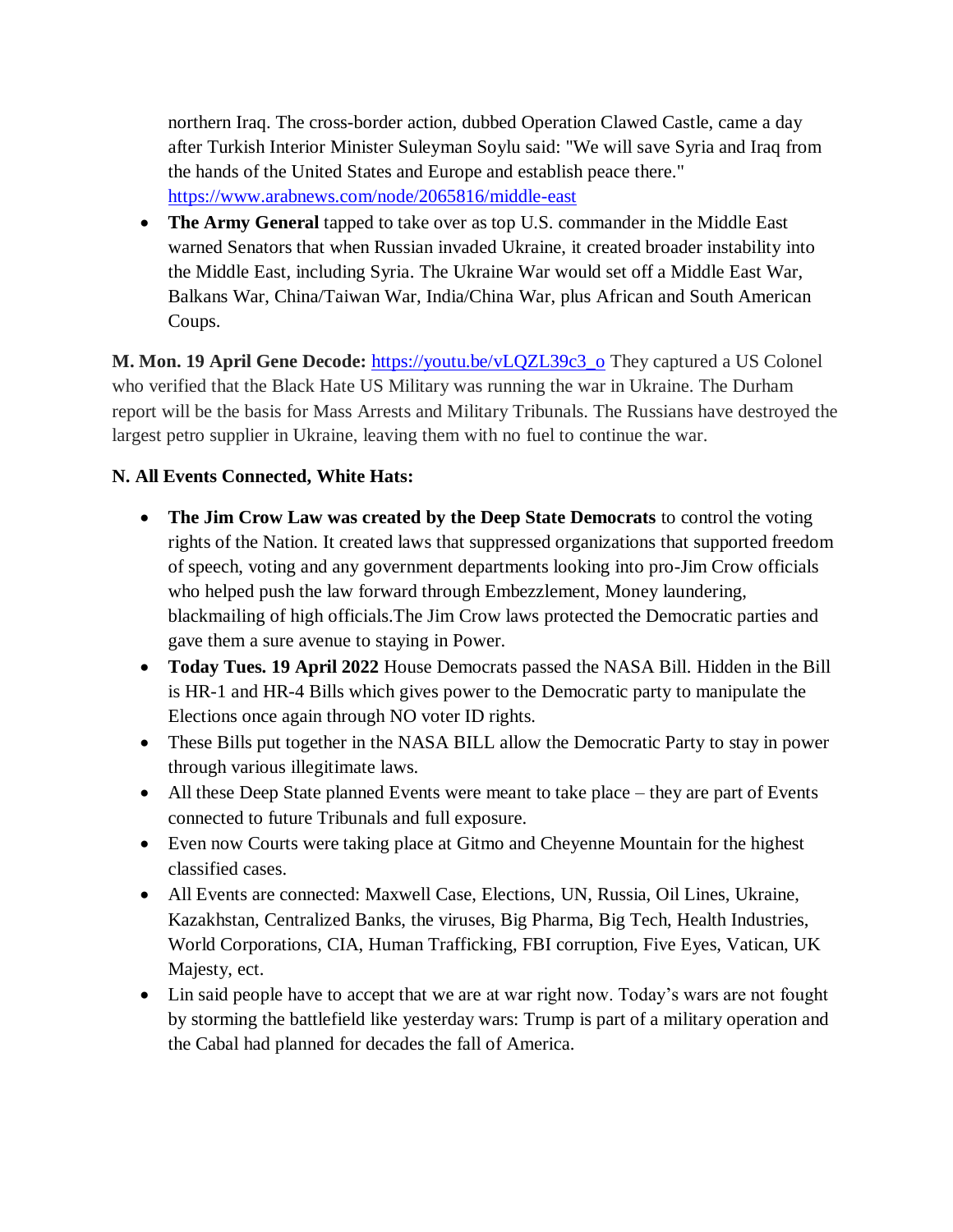- Obama did a lot of damage during his terms. When Clinton didn't win, they used the virus in Trumps final term. It was all the cover they'd need for election fraud. It was to get everyone use to the new normal
- Trump says that he got the vaccine done at record speed. He anticipated that the vaccines would be approved by the FDA and MANDATED FOR ALL. So Trump countered in order to get rid of the fear narrative, to allow America to reopen, to expose Big Pharma, the CDC, election fraud, etc…
- The vaccine would not be FDA approved, but deemed experimental, and most importantly….. NOT mandatory. That is why you are seeing them heavily incentivize the vaccine.
- America was already in a delicate place… he had to weigh his options. A) Tell America the vaccines meant to depopulate the world and enslave us. B) Or endorse it….
- How that would have played out:
- A) A sitting president, warning America that they cannot trust the FDA, CDC, and all the institutions they've come to know and trust… How do your friends and family take it when you tell them these things? It isn't always pleasant.
- B) Allowing a biological weapon (with a low mortality rate) to be released on American soil had advantages.
- Allowing a biological weapon to be released did something crucial— For the first time in history, all 50 states were placed under a disaster declaration. Additionally, thanks to Bush Sr., America was already in a state of war since 9/11… we are still in a state of war.
- Combine the disaster declarations & being in a state of war and Donald Trump has wartime powers of the president. Look up what he can do when he has wartime powers.
- Everything is not as it appears. Everything is done by THE BOOK. Covid also provides white hats the perfect cover to carry out operations. As I've said before, CGI & prosthetics are amazing these days.
- Keep in mind, there are a few very special executive orders that are still active. Two: 13848 Imposing certain sanctions in the event of foreign interference in a United States Election and 13818-Blocking the Property of Persons Involved in Serious Human Rights Abuse or Corruption
- Not all is what it appears. In war, sometimes you have to choose between two bad options. The alternative would have been eventually billions of people dying  $\&$  it would have been hell on earth.
- God himself has intervened. Let's let him work & do everything we can to help him along the way. These are of course my strong opinions based on the research I have done. Unshakable Faith in Donald Trump.

## **O. Theory, Whiplash, Erem:**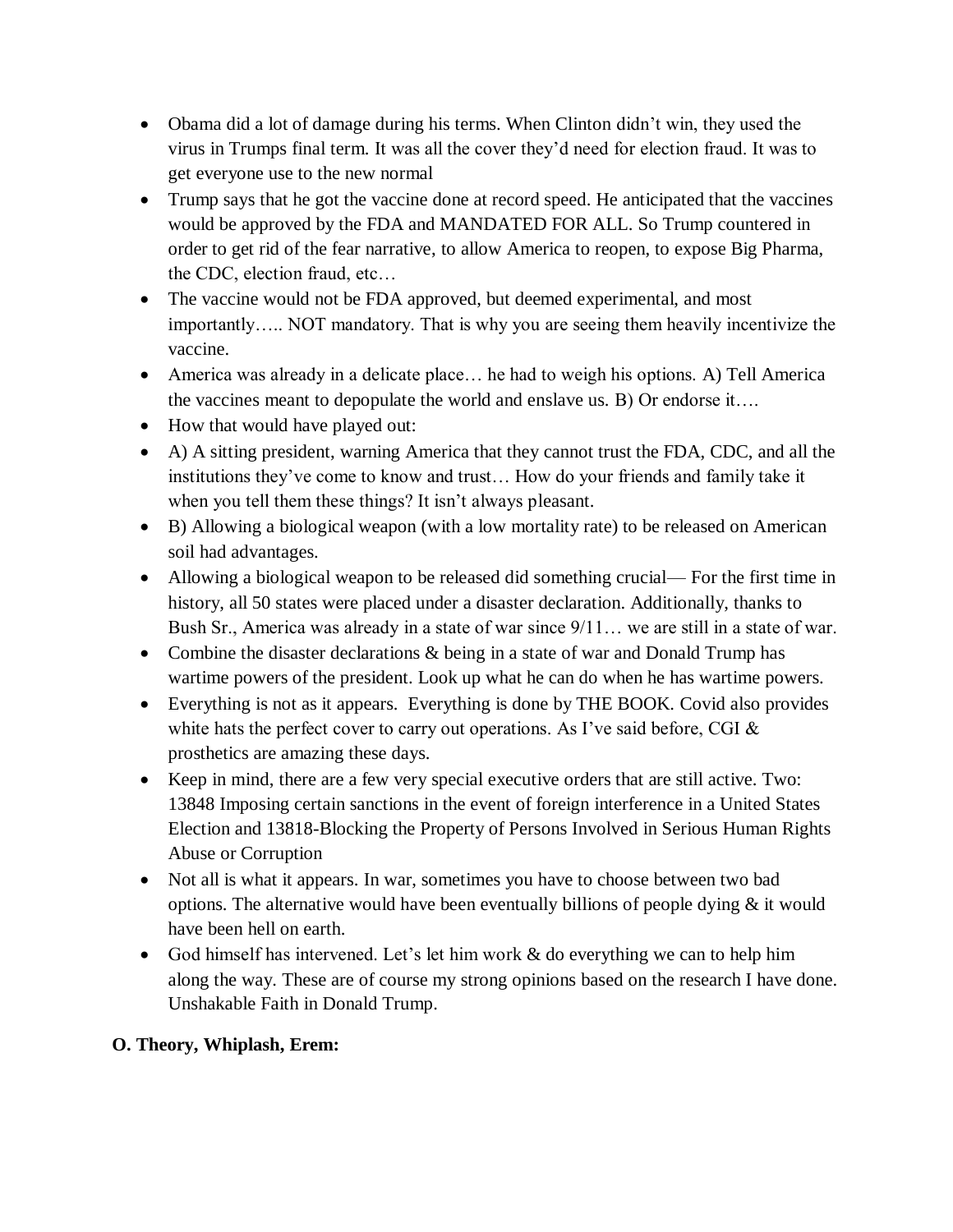- **Crash has to happen on Biden's watch.** Biden and Macron go at the same time. French Election is Sunday. So crash happens this week before French Election.
- **When does the Queen die?** She's in the helicopter on Thursday. 3 days of media Blackout. 10 days mourning for commonwealth countries.
- **Sunday Biden is taken out with Macron**. 10 days start then.
- **SEC Conf** will be analyzed. Dark [10].
- **We come back online** and all crypto crashes because regulation has happened in the 10 days of darkness.
- **Then Phoenix rises** from the ashes when the darkness clears!

## **P. Must Watch Videos:**

- **This documentary** goes in depth to present the facts about EMF sickness, the cover up and the history of microwave radiation that effects us all. Join Q Army [https://t.me/Archangel\\_Q](https://t.me/Archangel_Q)
- Situation Update: Game Over! Trump Won! Thank You For Playing! Clinton's Death [Count! Jihad Pills & Nazis! Market Collapse Imminent! -](https://beforeitsnews.com/opinion-conservative/2022/04/situation-update-game-over-trump-won-thank-you-for-playing-clintons-death-count-jihad-pills-nazis-market-collapse-imminent-we-the-people-news-3626318.html) We The People News | Opinion - [Conservative | Before It's News \(beforeitsnews.com\)](https://beforeitsnews.com/opinion-conservative/2022/04/situation-update-game-over-trump-won-thank-you-for-playing-clintons-death-count-jihad-pills-nazis-market-collapse-imminent-we-the-people-news-3626318.html)
- X22Report [Durham Is Releasing The MOAB! Ready To Play! America Will Be](https://beforeitsnews.com/opinion-conservative/2022/04/x22report-durham-is-releasing-the-moab-ready-to-play-america-will-be-unified-again-must-video-3626313.html)  Unified Again! - Must Video | Opinion - [Conservative | Before It's News](https://beforeitsnews.com/opinion-conservative/2022/04/x22report-durham-is-releasing-the-moab-ready-to-play-america-will-be-unified-again-must-video-3626313.html)  [\(beforeitsnews.com\)](https://beforeitsnews.com/opinion-conservative/2022/04/x22report-durham-is-releasing-the-moab-ready-to-play-america-will-be-unified-again-must-video-3626313.html)
- [Deep State Being Attacked From All Angles Now! -](https://beforeitsnews.com/opinion-conservative/2022/04/deep-state-being-attacked-from-all-angles-now-on-the-fringe-must-video-3626300.html) On The Fringe Must Video | Opinion - [Conservative | Before It's News \(beforeitsnews.com\)](https://beforeitsnews.com/opinion-conservative/2022/04/deep-state-being-attacked-from-all-angles-now-on-the-fringe-must-video-3626300.html)
- New Charlie Ward & Ann Vandersteel: The Durham Investigation & Funding of [Corruption | Prophecy | Before It's News \(beforeitsnews.com\)](https://beforeitsnews.com/prophecy/2022/04/new-charlie-ward-ann-vandersteel-the-durham-investigation-2529834.html)

**Q."Twenty Two Faces: inside the extraordinary life of Jenny Hill and her twenty two multiple personalities,"** by Judy Byington, Foreword by Dr. Colin A. Ross, M.D. **RAW: Dr.** Colin Ross – [Robert David Steele](https://robertdavidsteele.com/dr-colin-ross/)

**Jenny Hill's witness to a Satanic Child Sacrifice Rite: [Woman Sees Human Sacrifice -](https://www.youtube.com/watch?v=F626Lsrdwg4)** [YouTube http://www.youtube.com/watch?v=F626Lsrdwg4](https://www.youtube.com/watch?v=F626Lsrdwg4)

WARNING: Jenny gave a graphic description about how she at the tender age of five, was raped, tortured, forced to view a Child Sacrifice and save for Divine intervention, was almost killed herself – not unlike the sordid experiences of thousands of other child victims of Satanic Worshippers. Perpetrators giving homage to Satan appeared to be organized from the US Inc's CIA, Queen Elizabeth's, Illuminati Banking families' and Vatican's Ninth Circle Child Sacrifice Cult on down to the Clintons, Hollywood, Pizzagate and local teenage covens. They were funded by this same Cabal that ran our global monetary system – the very organization that was in the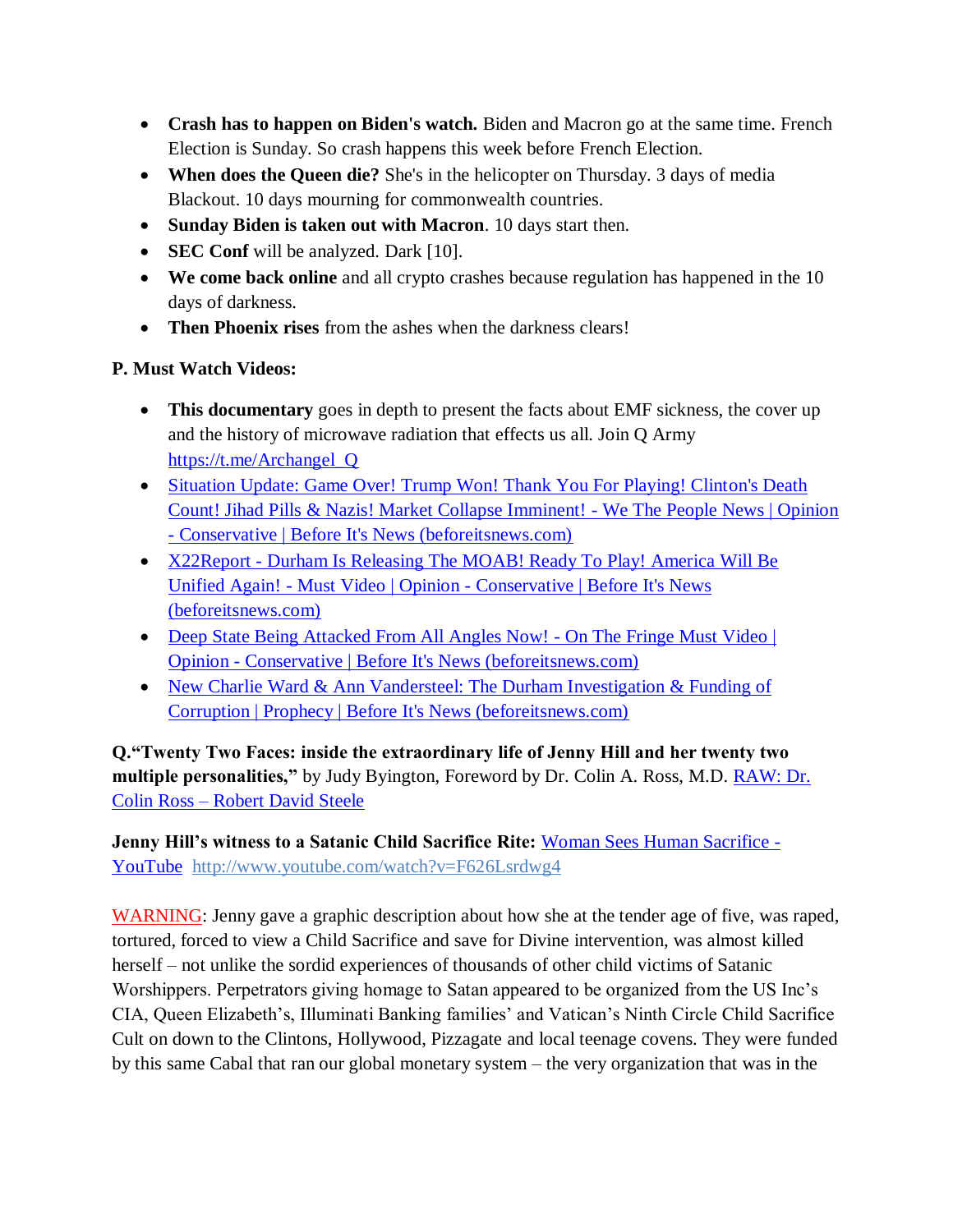process of being brought down by activation of the Global Currency Reset and Restored Republics of the world. It's no wonder that President Trump has stated, "These people are sick."

# **R. Judy Note on the Satanic Ritual Abuse of Children in Your Neighborhood:**

**Since 1990** I have been doing investigations on the Satanic Ritual Abuse of children at the request of brave SRA Survivor-victims, who were witnesses and victims of pedophile, torture and murder crimes of Satanic leaders and their covens. During this time I have found Satanists implanted in law offices, local police, county sheriff's offices and all the way up to the Attorney General Offices in my state and others and then the carnage went on to the internationally organized Ninth Circle Satanic Cult that runs out of the Vatican.

There's certainly no help from US or other nation's government agencies, including the FBI or CIA perpetrators. These legal entities successfully negate even the opening of cases of the ritual abuse and murder of children, let alone do valid investigations.

To be honest and to my knowledge there was no safe place on either a local, national or international level that has been set up to report Satanic Crime – likely the main reason why local, national and international Satanic Covens so easily get away with the torture and murder of thousands of children on a regular basis.

**S. The following have been set up to report Crimes Against Children and incidents of human trafficking,** although I cannot verify as to the influence of Satanists within the organizations:

[https://wsbt.com/news/nation-world/crime-that-hides-in-plain-sight-fbi-releases-warning-signs](https://wsbt.com/news/nation-world/crime-that-hides-in-plain-sight-fbi-releases-warning-signs-of-human-trafficking?video=e56ba52a1b9d45ad8c8a033fd83fe480&jwsource=cl)[of-human-trafficking](https://wsbt.com/news/nation-world/crime-that-hides-in-plain-sight-fbi-releases-warning-signs-of-human-trafficking?video=e56ba52a1b9d45ad8c8a033fd83fe480&jwsource=cl)

**FBI Memphis (available 24 hours a day)** (901) 747-4300

**Submit an anonymous tip tips.fbi.gov.** 

**National Human Trafficking Resources Center Hotline** 1-(888)-373-7888.

**U.S. Immigration/ Customs Enforcement (ICE):** <https://www.ice.gov/webform/hsi-tip-form>

**Federal Human Trafficking Website:** <https://www.state.gov/humantrafficking/>

**Called to Rescue** 855-646-5484<http://www.calledtorescue.org/>

**Tim Ballard at Operation Underground Railroad:** <https://ourrescue.org/>

**Saving Innocence:** [https://savinginnocence.org](https://savinginnocence.org/) [https://www.youtube.com/watch?v=FT4tmI8YxCU&feature=emb\\_rel\\_end](https://www.youtube.com/watch?v=FT4tmI8YxCU&feature=emb_rel_end)

**US: Childhelp National Child Abuse Hotline** 1-800-422-4453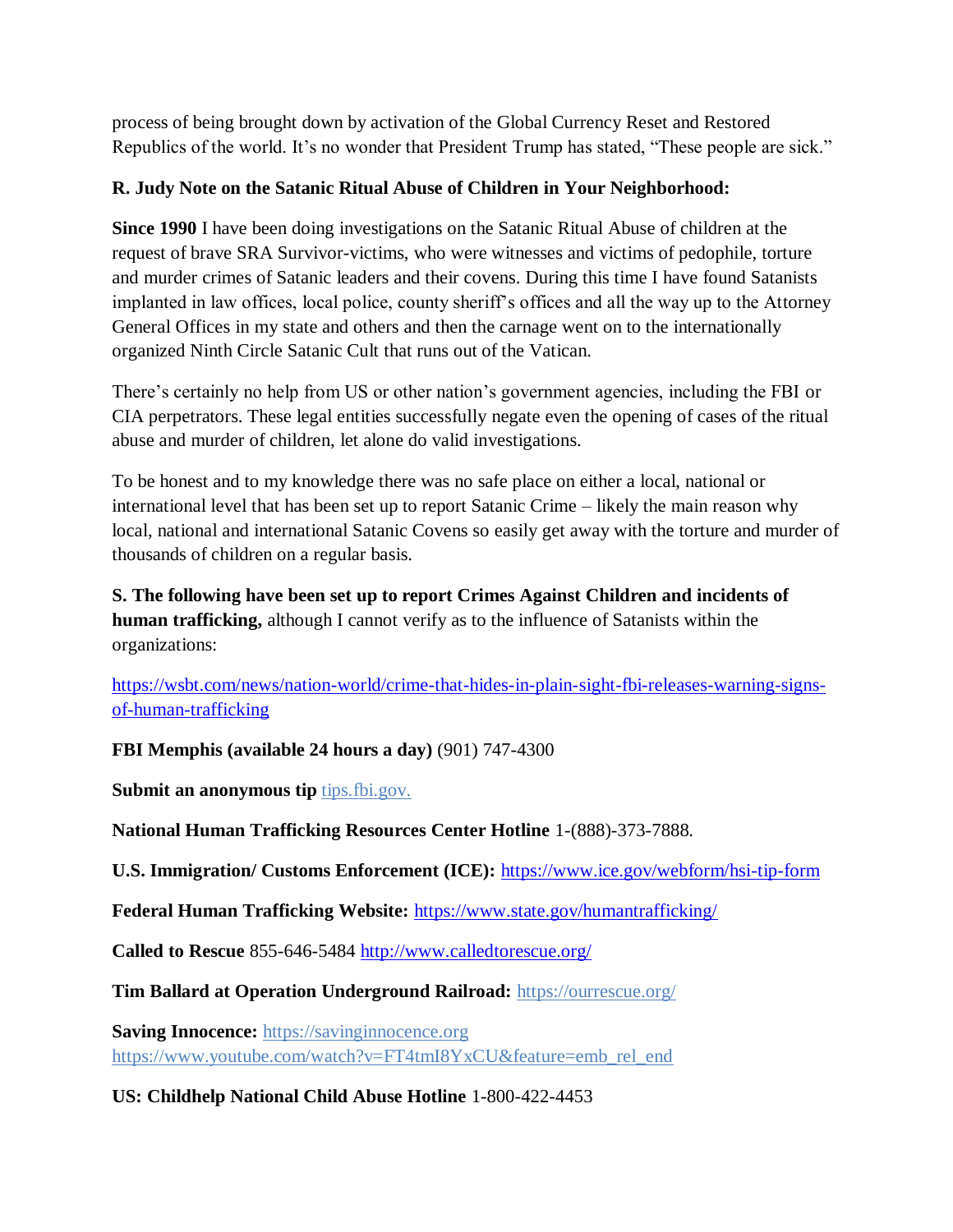#### **USNCMEC Urgent victim help 24-Hour Hotline:** 1-800-843-5678

**Contact Interpol:** <https://www.interpol.int/Contacts/Contact-INTERPOL> <https://www.interpol.int/What-you-can-do/If-you-need-help>

**Europol Tipline** Tel.: +31 70 302 5000<https://www.europol.europa.eu/report-a-crime>

**EU Hotlines:** [https://ec.europa.eu/anti-trafficking/citizens-corner-national-hotlines/national](https://ec.europa.eu/anti-trafficking/citizens-corner-national-hotlines/national-hotlines_en)hotlines en

**Global: Human Trafficking Hotline Numbers:** [https://www.abolishion.org/human\\_trafficking\\_hotline\\_numbers](https://www.abolishion.org/human_trafficking_hotline_numbers)

**Human Trafficking Help and Resources:** <https://trafficking.help/us/>

**UK: Childhelp National Child Abuse Hotline** [BBC Action Line](https://www.bbc.co.uk/actionline)

### **T. The Global Currency Reset, Restored Republic and NESARA/GESARA were all about the Children**

*It's not about the money. It's about the children – the thousands of malnourished and traumatized children who in honor of Satan, were being raped and murdered so their Elite Perpetrators could supposedly gain power and rule the world.* 

*The first official act President Trump made the morning before he was sworn into office was to pay a visit to CIA Headquarters and declare a war on an international Child Sex Trafficking Ring run by these global elites.* 

*Let us fast and pray for these millions of little ones who right now, were being rescued from Cabal underground tunnels across the globe, and tortured and killed by Satanic Covens right next door. Let us also pray for those Military Troops worldwide who were risking their own lives to save them. The ancient doctrine of Fasting and Prayer was explained here at the 10:30:32 mark:* <https://www.youtube.com/watch?v=4Mb9gU6DmKs>

**U. Judy Note:** *I do not now, nor have I ever, received monies for writing my Updates and articles. The compensation has been in having outlets to help Save the Children by exposing truths about the very secretive Satanic Ritual Abuse, Pedophilia and Child Sacrifice that was rampant in our international society.*

*The above was a summary of information from the Internet. It would be up to the reader to do their own research and decide whether or not it was valid.*

*I will send the Safe Link Website out when I find out what it is, plus it will be posted on several Dinar Websites. It is my understanding that by linking into the Safe Link Website it will generate a Non Disclosure Agreement to sign in order to obtain redemption/ exchange appointments.*